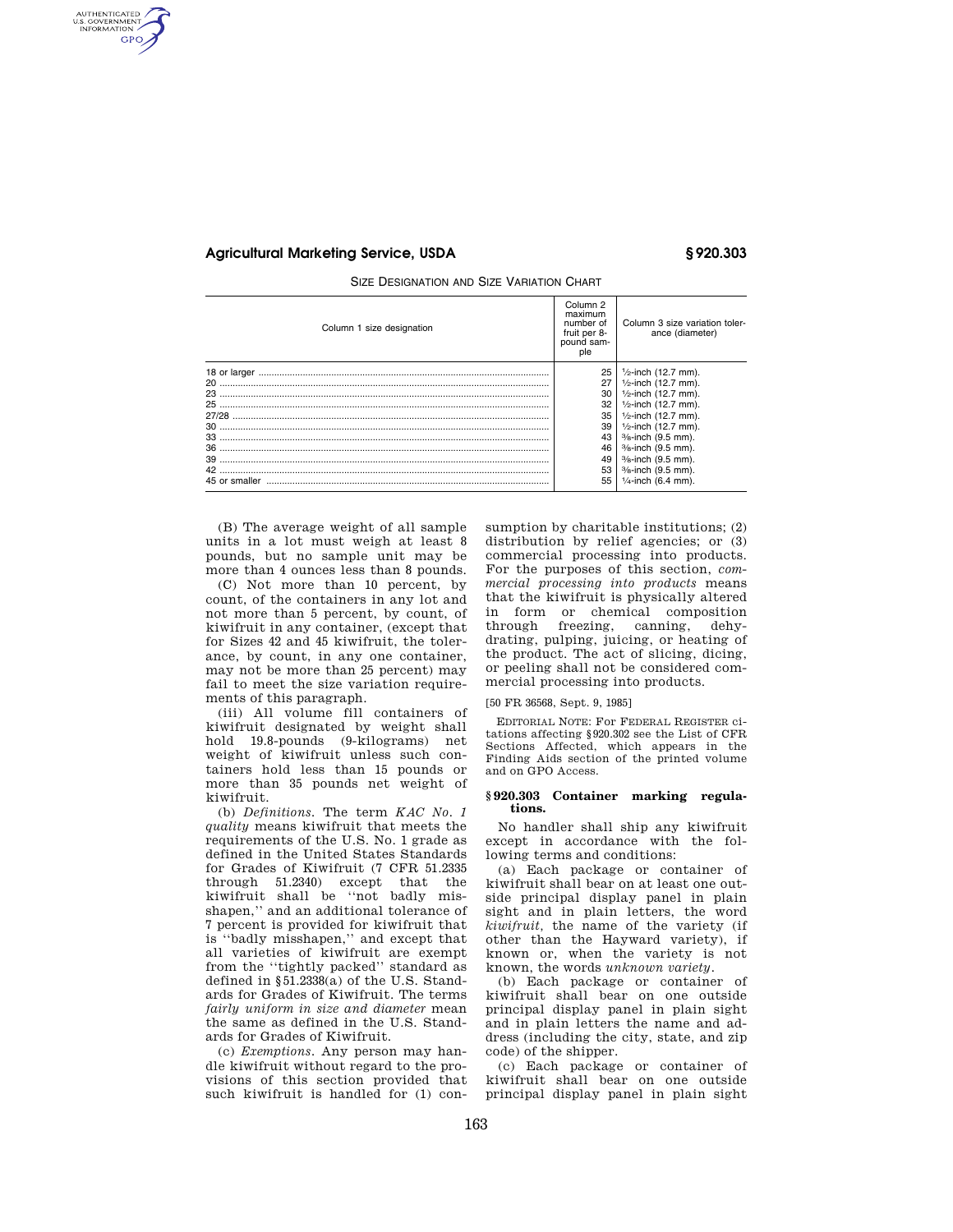and in plain letters the following information regarding the quantity of kiwifruit packed within the container:

(1) The quantity shall be indicated in terms of count and size for kiwifruit packed in cell compartments, cardboard fillers, or molded trays, and the contents shall conform to the count.

(2) The quantity shall be indicated in terms of the size designation and either the net weight for volume-fill containers packed by weight or the count for volume-fill containers packed by count.

(3) For bulk containers or individual consumer packages not within a master container, the quantity shall be indicated in terms of the size designation and net weight, or in terms of the size designation and count.

(4) Master containers, which hold more than one individual package, must be properly marked with the quantity of the contents. The size designation must also be indicated.

(5) The quantity shall be indicated in terms of either net weight or count (or both) for individual consumer packages within a master container. If count is used, it must be accompanied by the size designation.

(6) Designations of size, count, and net weight on each container shall be accompanied by the words *size, count,*  or *net weight* as applicable.

(d) Except as provided in paragraph (f) of this section, containers of kiwifruit must be positive lot identified prior to shipment in accordance with the following requirements. All exposed or outside containers of kiwifruit, but not less than 75 percent of the total containers on the pallet, shall be positive lot identified with a plain mark corresponding to the lot inspection conducted by an authorized inspector, except for individual consumer packages within a master container and containers that are being directly loaded into a vehicle for export shipment under the supervision of the Federal or Federal-State Inspection Service. Individual consumer packages of kiwifruit placed directly on a pallet shall have all outside or exposed packages on a pallet positive lot identified with a plain mark corresponding to the lot inspection conducted by an authorized inspector or have one inspection

**§ 920.303 7 CFR Ch. IX (1–1–10 Edition)** 

label placed on each side of the pallet. Reusable plastic containers of kiwifruit, placed on a pallet, shall be positive lot identified in accordance with Federal or Federal-State Inspection Service procedures and shall have required information on the cards of the individual containers, as provided in this section of the regulations.

(e) As used in this section, the term *principal display panel* means that part of the package or container most likely to be displayed, presented, shown or examined under normal or customary conditions of display and purchase.

(f) Kiwifruit that has been inspected and certified, and is subsequently placed into new containers, does not have to be positive lot identified, as prescribed in paragraph (d) of this section: *Provided,* That:

(1) Such kiwifruit is of the same grade and size as originally inspected; and

(2) The handler requests a verification number from the Federal or Federal-State Inspection Service prior to shipment; plainly marks one end of each container with such number and the letter ''R,'' both of which shall be at least one-half inch in height; and submits a Kiwifruit Verification Form to the Federal or Federal-State Inspection Service within 3 business days of such request. The handler shall provide the following information on the Kiwifruit Verification Form.

(i) From the original inspection:

(A) The positive lot identification numbers;

(B) The identity of the handler;

(C) The inspection certificate numbers;

(D) The grade and size of the kiwifruit;

(E) The number and type of containers; and

(F) The handler's brand; and

(ii) On the kiwifruit placed into new containers:

(A) The number and type of containers; and

(B) The applicable brand.

[58 FR 43246, Aug. 16, 1993, as amended at 61 FR 13395, Mar. 27, 1996; 64 FR 41019, July 29, 1999; 69 FR 54199, Sept. 8, 2004; 71 FR 58249, Oct. 3, 2006]